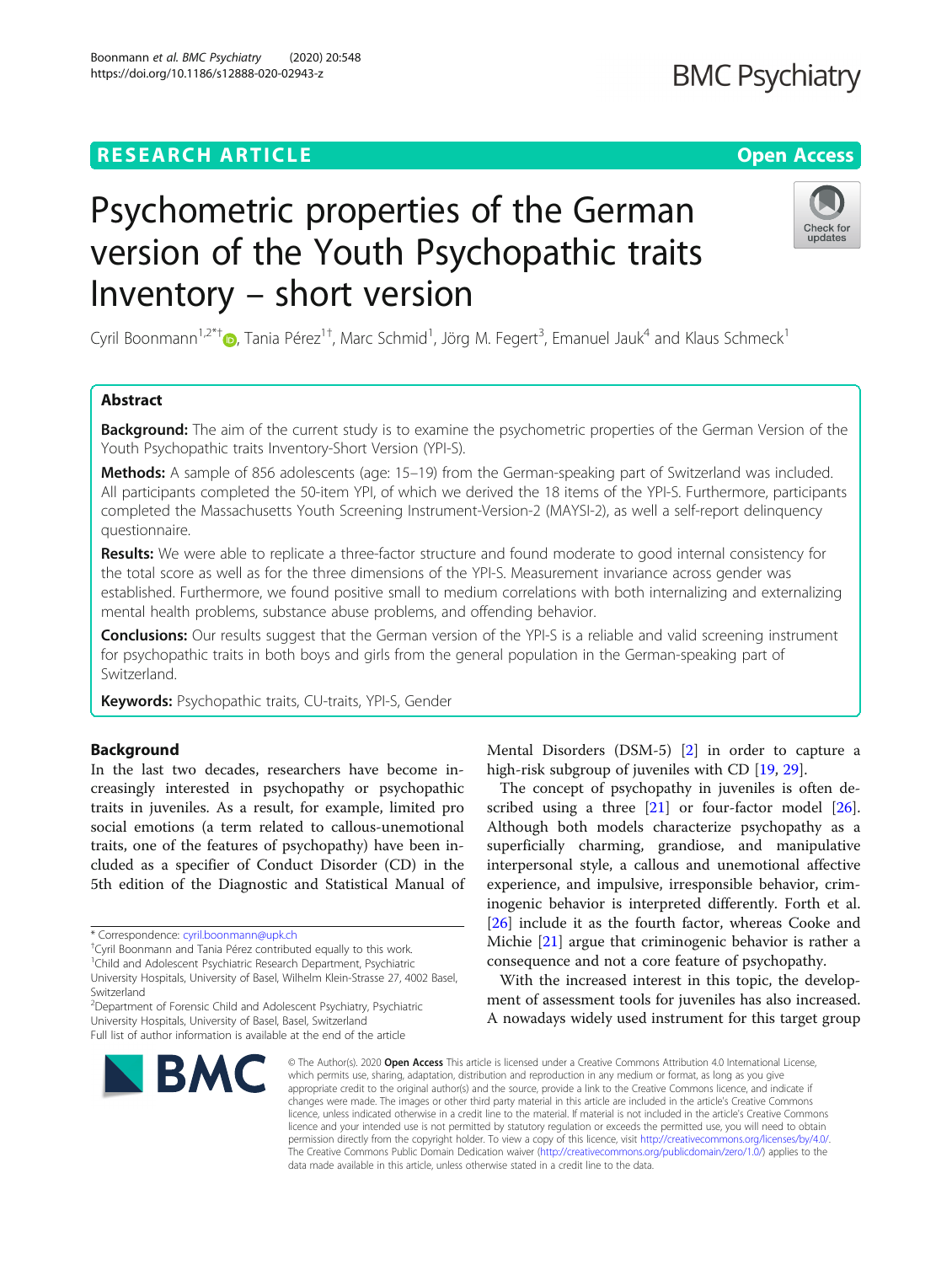is the Youth Psychopathic traits Inventory (YPI) introduced by Andershed, Kerr, Stattin, and Levander [\[5](#page-8-0)]. This 50-item self-report questionnaire is designed to assess psychopathic traits (i.e., interpersonal, affective and behavioral traits) in non-referred youths. It consists of a total score, three underlying dimensions (Grandiose-Manipulative [GM], Callous-Unemotional [CU], and Impulsive-Irresponsible [II]), and 10 subscales (Dishonest Charm, Grandiosity, Lying, Manipulation, Callousness, Unemotionality, Remorselessness, Impulsiveness, Thrill-Seeking, and Irresponsibility).

However, as the instrument was considered to be time consuming, Van Baardewijk et al. [[59](#page-9-0)] developed a shorter, 18-item, version: the YPI – Short Version (YPI-S). This short version has recently been translated into German, [\[60](#page-9-0)] and still needs to be validated in the German-speaking language area. The aim of the current paper is, therefore, to examine the psychometric properties of the YPI-S in the German-speaking part of Switzerland.

#### Development and psychometric properties of the YPI

There is a considerable amount of work on the psychometric properties of the 50-item version of the YPI, beginning in 2002. In their initial publication, Andershed, Kerr, et al. [\[3](#page-8-0), [5\]](#page-8-0) found good reliability for the YPI total score, acceptable (CU and II) to good (GM) reliability for the underlying dimensions, and questionable (Callousness, Unemotionality, Remorselessness) to good (Dishonest charm, Lying, Manipulation) reliability for the subscales. Boys scored significantly higher on the YPI total score, all three dimensions, and most subscales than girls. Factor analyses showed that the three-factor model had a good fit to the data. In addition, the YPI total score and the three dimensions were found to correlate with various forms of conduct problems. The YPI total score was also found to be related to externalizing mental health problems (MHP). Furthermore, a psychopathic-like group (high on all three dimensions) generally had more externalizing MHP compared to other groups with low or average YPI dimension scores in both genders. Finally, within a group of adolescents with conduct problems, Andershed, Kerr, et al. [\[3](#page-8-0), [5](#page-8-0)] were able to find a subgroup with higher levels of psychopathic traits in both genders. This subgroup scored significantly higher on externalizing MHP than juveniles with lower levels of psychopathic traits [\[3](#page-8-0), [5](#page-8-0)].

Since then, the YPI has been implemented and validated in a wide range of mainly first world countries, including Germany [\[40](#page-9-0)] and Switzerland [[51,](#page-9-0) [57](#page-9-0)], in non-referred [[8,](#page-8-0) [15,](#page-8-0) [35](#page-8-0), [38](#page-9-0), [44](#page-9-0), [51,](#page-9-0) [57\]](#page-9-0), clinical [[4](#page-8-0), [23](#page-8-0)– [25\]](#page-8-0), and offending samples [[9,](#page-8-0) [16](#page-8-0), [20](#page-8-0), [40](#page-9-0), [48](#page-9-0), [52](#page-9-0), [56\]](#page-9-0).

Previous studies generally confirmed the proposed three-factor structure in general, as well as in boys and in girls [[16,](#page-8-0) [22,](#page-8-0) [35](#page-8-0), [48,](#page-9-0) [51,](#page-9-0) [52](#page-9-0), [56](#page-9-0), [57\]](#page-9-0). The internal consistency of the total score and the underlying dimensions was generally acceptable to excellent [\[4](#page-8-0), [8](#page-8-0), [15,](#page-8-0) [16](#page-8-0), [20,](#page-8-0) [22](#page-8-0), [35](#page-8-0), [40](#page-9-0), [44,](#page-9-0) [48,](#page-9-0) [51,](#page-9-0) [52](#page-9-0), [56](#page-9-0), [57](#page-9-0)], although some studies found lower consistencies for the CU [[35,](#page-8-0) [52](#page-9-0)] and the II dimension [[4,](#page-8-0) [8\]](#page-8-0).

The instrument generally showed moderate to strong significant associations with other measures of psychopathic traits/psychopathy, such as the Antisocial Process Screening Device [APS  $D[28]$  $D[28]$ ;] [[16](#page-8-0), [48,](#page-9-0) [52\]](#page-9-0), and to a lesser extent the Psychopathy Checklist: Youth Version [PCL:YV [\[26](#page-8-0)];] [\[4](#page-8-0), [9,](#page-8-0) [23](#page-8-0), [56\]](#page-9-0). Furthermore, the YPI total score and the dimension scores were weakly to strongly related to various types of offending behavior [[16,](#page-8-0) [22](#page-8-0), [24](#page-8-0), [44,](#page-9-0) [48](#page-9-0), [52](#page-9-0), [57](#page-9-0)], and weakly to moderately to externalizing MHP and substance use problems [[16,](#page-8-0) [44](#page-9-0), [48,](#page-9-0) [52](#page-9-0)], although CU traits were not always related to substance use problems [[16](#page-8-0), [35\]](#page-8-0). Results with regard to internalizing MPH were mixed, with on the one hand, a generally weak to moderate positive relationship  $[16, 44, 52]$  $[16, 44, 52]$  $[16, 44, 52]$  $[16, 44, 52]$  $[16, 44, 52]$  $[16, 44, 52]$  $[16, 44, 52]$  and on the other hand, a negative weak to moderate association [\[48](#page-9-0), [56](#page-9-0)].

Finally, the predictive validity of the YPI for future antisocial/delinquent behavior showed mixed results, not only between studies but also within studies [\[9](#page-8-0), [15](#page-8-0), [18](#page-8-0), [23,](#page-8-0) [56\]](#page-9-0). Results, however, were difficult to compare, mainly due to a large variation in information sampling, such as length of follow-up time, information source (self-report vs. official records), or outcome variable (e.g., institutional infractions, recidivism, relational violence). In accordance with common criminological knowledge, it seems likely that there is a relationship between YPI measured psychopathic traits and future antisocial/delinquent behavior, but this relationship disappears when controlled for other known predictors of recidivism, such as previous offenses and age at first offense [[15\]](#page-8-0).

## Development and psychometric properties of the YPI-S

Although the YPI shows a number of good properties (developed to avoid social desirability, three-factor structure in line with theoretical models, good to excellent internal consistency, seems to work well in both boys and girls, valid in community samples as well as in forensic and other institutional setting samples, applicable to a wide age range), the instrument is considered to be time consuming [[59](#page-9-0)]. Therefore, Van Baardewijk et al. [[59](#page-9-0)] developed a psychometrically sound short version of this instrument, the YPI-S. Through stepwise selection using principal components analysis and content related arguments they reduced the number of items of the original 50-item YPI to 18 items, with the same three factor structure as the original instrument (in both boys and girls). The YPI-S (total score and its dimensions) showed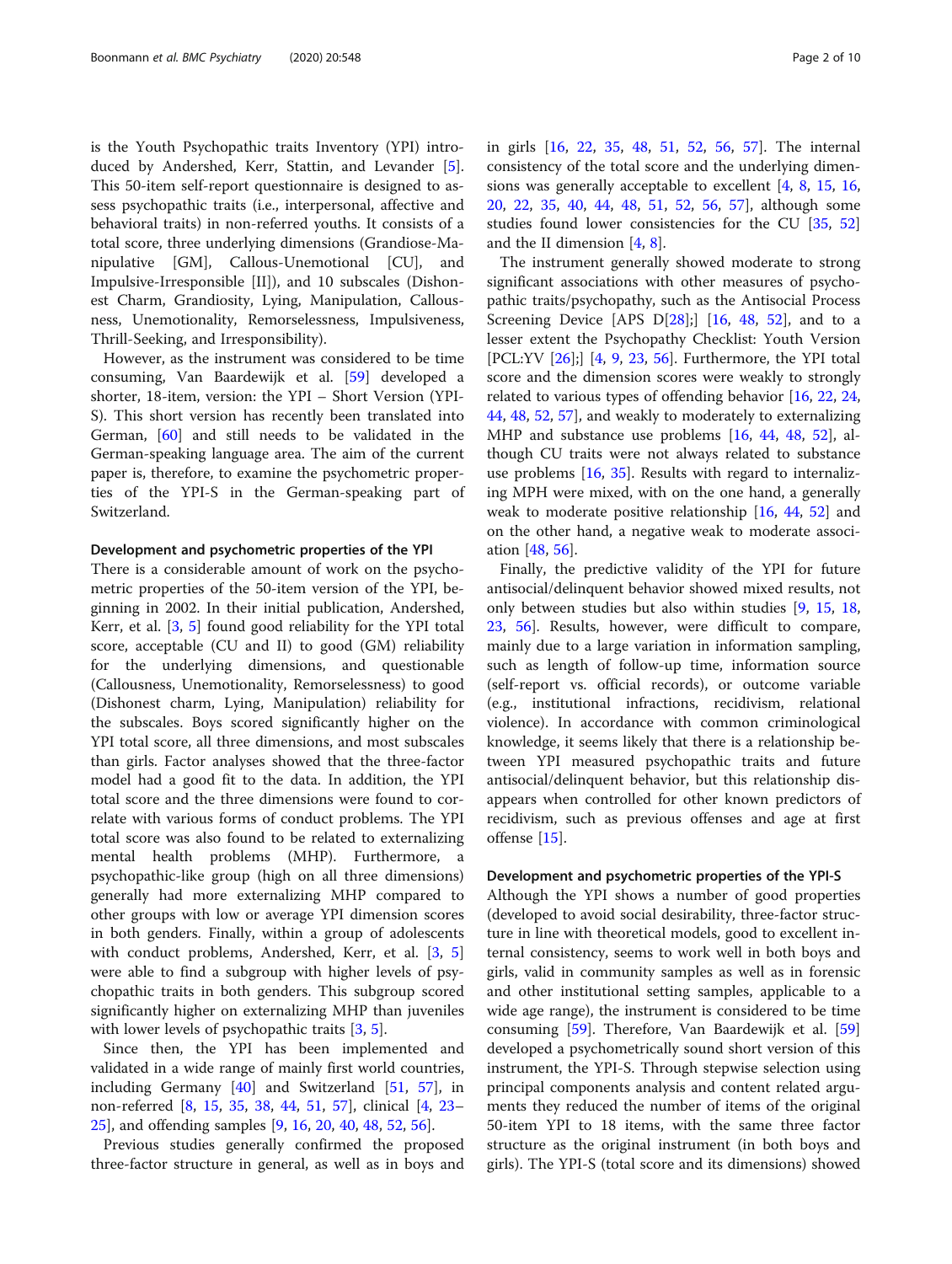satisfactory reliability, high significant correlation with the original YPI and similar correlations to conduct problems [[59\]](#page-9-0).

In recent years, in addition to Sweden, the YPI-S has been validated in Belgium [[16](#page-8-0), [18\]](#page-8-0), China [[62\]](#page-9-0), Ghana [[1\]](#page-8-0), Italy [\[27](#page-8-0)], Portugal [[48,](#page-9-0) [50\]](#page-9-0), Spain [\[47](#page-9-0)], the Netherlands [[58\]](#page-9-0) and the United States [\[30](#page-8-0)]. In line with the YPI, a similar three-factor structure was found for the YPI-S (although there are also some indications for a bi-factor model, including a fourth general psychopathic traits factor [i.e., the total score],  $[62]$  $[62]$ , a point of discussion that is also occasionally raised with the YPI [[41](#page-9-0), [62](#page-9-0)–[64](#page-9-0)]). Some studies, however, found a low loading for the item: "I have probably skipped school or work more than other people." on the behavioral dimension. Although the affective and behavioral dimension sometimes demonstrated marginally acceptable Cronbach's alphas, the overall internal consistency was generally acceptable to good.

In addition, the number of studies investigating measurement invariance (MI) of the YPI-S across gender is still limited to date, although MI should be established to in order to meaningfully compare the observed test results between different groups [[61](#page-9-0)]. The three-factor model of the YPI-S was found to show MI [\[17](#page-8-0), [47](#page-9-0)] or partial MI [[49](#page-9-0)] in general population youths. MI was also given for the bi-factorial model of the YPI-S [\[62](#page-9-0)].

The YPI-S usually showed moderate to strong positive relations with other psychopathic traits self-reports (e.g., APSD, Inventory of Callous-Unemotional Traits [ICU]), and a small to moderate relationship with especially externalizing MHP, substance use problems, and delinquent behavior. Results regarding the relationship with internalizing MHP were mixed, with some studies reporting no association, while others found a positive or negative association. In addition, juveniles with high scores on all three dimensions of the YPI-S (psychopathic-like juveniles) showed more conduct problems and offenses than their non-psychopathic-like counterparts. In line with the original 50-item YPI, these results were found in both the general population and offender samples of both genders [[1,](#page-8-0) [16](#page-8-0), [18,](#page-8-0) [27,](#page-8-0) [30](#page-8-0), [47](#page-9-0)– [50,](#page-9-0) [58,](#page-9-0) [62](#page-9-0)].

Finally, two studies have not been limited to adolescence, but have also tested the use of the YPI-S in emerging adulthood. Hawes and colleagues [\[34](#page-8-0)] examined the stability of psychopathic traits as measured with the YPI-S from adolescence to young adulthood (from 17 to 24 years). They found that these traits decreased over time, but remained invariant. The relationships with relevant functional outcomes, such as personality, mental disorders and offending behavior were temporarily consistent and in line with what could be expected based on theory. Colins and Andershed [\[14](#page-8-0)] tested the

psychometric properties of the YPI-S in a Swedish sample of young adults (aged 20–24 years). In line with reseach in adolescent samples, they found the aformentioned three-factor strucutre, acceptable internal consistency (although the internal consistency for the affective dimesion in females and the behaviorial dimension in males as well as in the total sample were only marginal), and correlations with externalizing MHP, substance use problems and offending behavior.

# Current study

Recently, our research group constructed the German version of the YPI-S based on the German translation of the original [5](#page-8-0)0-item YPI  $[3, 5, 37, 54, 57]$  $[3, 5, 37, 54, 57]$  $[3, 5, 37, 54, 57]$  $[3, 5, 37, 54, 57]$  $[3, 5, 37, 54, 57]$  $[3, 5, 37, 54, 57]$  $[3, 5, 37, 54, 57]$  $[3, 5, 37, 54, 57]$  $[3, 5, 37, 54, 57]$ . However, this German version of the YPI-S has not been validated yet. The aim of the current paper is, therefore, to examine the psychometric properties of the German version of the YPI-S in the German-speaking part of Switzerland. In line with previous research, we expect to replicate the three-factor structure consisting of the GM, CU, and II dimensions, moderate to good internal consistency of the total score and the three factors, MI across gender, a positive relationship with externalizing MHP, substance abuse problems, and offending behavior. As previous results regarding the association between the YPI-S and internalizing MHP are mixed, we presume no relationship, although a small positive or negative relationship is not inconceivable.

# Methods

# Procedure

For the current study, the sample was recruited from 18 public schools covering all curricula in both urban and rural areas from the German-speaking part of Switzerland. Principals of these schools were contacted by a member of the research team and asked for the opportunity to present the study to their students. All contacted principals agreed. A few days prior to assessment, a research assistant attended a one-hour class to present the study to the students and handed out written information on the study. Adolescents between 15 and 19 years with sufficient knowledge of the German language to complete the questionnaires were eligible for inclusion. Written informed consent (including a written informed consent of their parents or legal guardians when underage) was obtained. Students completed self-report questionnaires regarding psychopathic traits, MHP and offending behavior. These were obtained to compare previously acquired data in high risk samples (e.g., juveniles in residential care) with data in the general population. The assessments took place during a one-hour class. Participants had the chance to win movie tickets. The study was approved by the Ethics Committee of the Cantons of Basel-Stadt and Basel-Landschaft.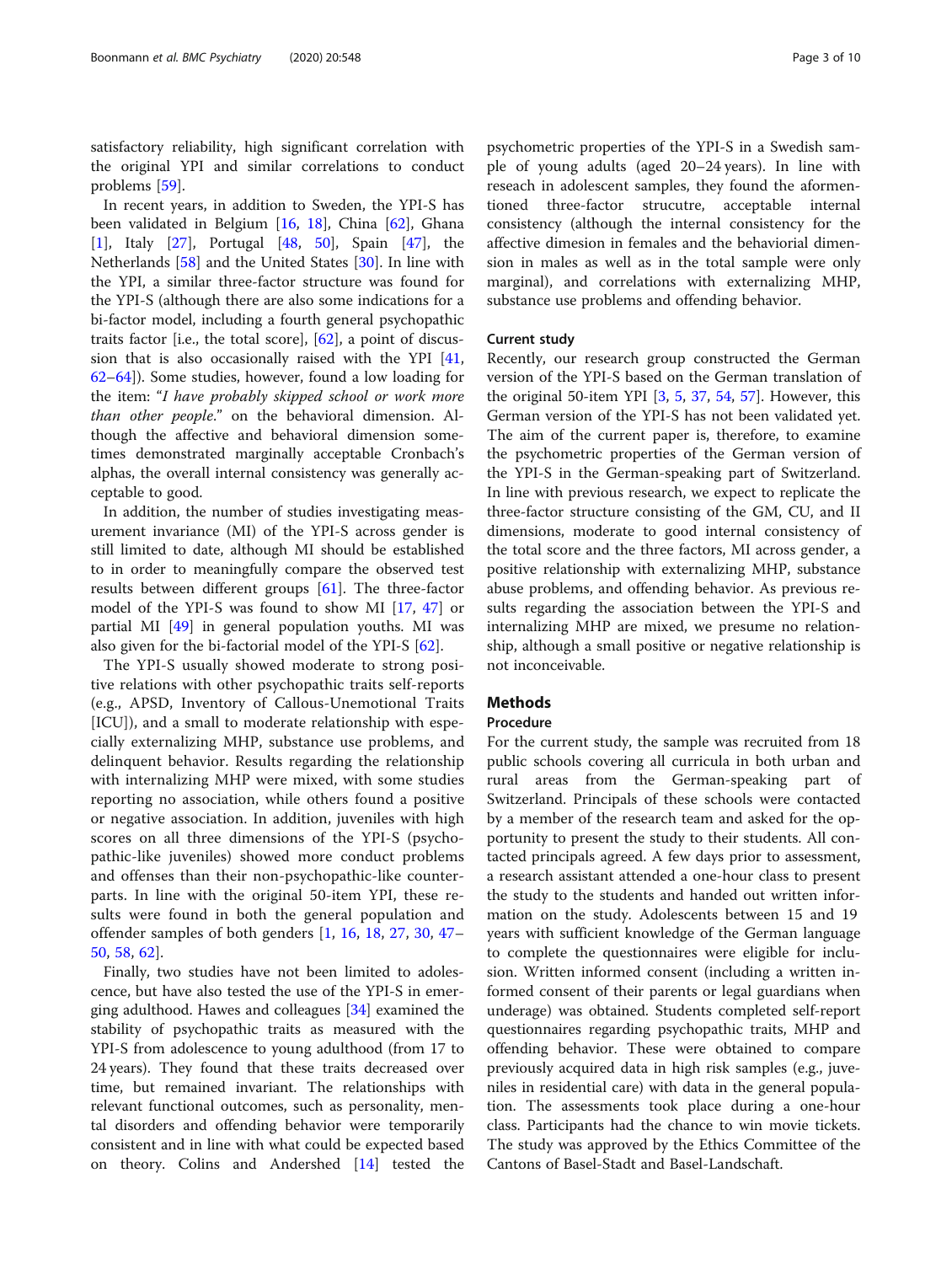# **Participants**

For the current paper, data from 856 adolescents aged 15–19 years  $(M_{\text{age}} = 17.18; SD = 1.18)$  of the Germanspeaking part of Switzerland were included.<sup>1</sup> The sample consisted of 57.0% ( $n = 488$ ) boys and 43.0% ( $n = 368$ ) girls. All participants completed the YPI [[3\]](#page-8-0), of which we derived the 18 items of the YPI-S in accordance with Van Baardewijk et al. [[59\]](#page-9-0). Furthermore, the Massachusetts Youth Screening Instrument-Version 2 (MAYSI-2;  $([31, 32]$  $([31, 32]$  $([31, 32]$  $([31, 32]$ ; German translation:  $[55]$  $[55]$ ), as well a selfreported delinquency questionnaire adapted from the Münster longitudinal study [\[7](#page-8-0)] were also assessed.

# Instruments

The YPI-S ([\[59](#page-9-0)]; German translation: [[60](#page-9-0)]) is a 18-item self-report questionnaire derived from the 50-item original YPI [\[3,](#page-8-0) [5\]](#page-8-0). In accordance with the 50-item original version, the individual items are categorized into three dimensions: the interpersonal, or grandiose-manipulative, dimension, the affective, or callous-unemotional, dimension, and the behavioral, or impulsive-irresponsible, dimension. In the YPI-S, items are not subdivided into the ten subscales of the YPI. Items are rated on a 4-point Likert scale ranging from  $1 =$  does not apply at all to  $4 =$  applies very well. As mentioned in the introduction, the reliability and validity of the YPS-S are promising and seem to be in line with the original 50-item YPI [\[1,](#page-8-0) [14,](#page-8-0) [16](#page-8-0), [18](#page-8-0), [27,](#page-8-0) [30,](#page-8-0) [47](#page-9-0)–[50](#page-9-0), [58,](#page-9-0) [62\]](#page-9-0).

# The Massachusetts Youth Screening Instrument-Version 2

.<br>The MAYSI-2 ([\[31](#page-8-0), [32\]](#page-8-0); German translation: [[55](#page-9-0)]) is a 52-item screening tool to identify youth (aged between 12 and 17 years) who are at immediate risk for suicide, and increased mental health and substance use needs. The instrument was originally developed for the use in the juvenile justice system, but is today also used in other samples (e.g., youth welfare, general population) at least in Switzerland. The MAYSI-2 contains seven scales: Alcohol/Drug Use (ADU), Angry-Irritable (AI), Anxious-Depressed (AD), Somatic Complaints (SC), Suicide Ideation (SI), Thought Disturbance (TD), and Traumatic Experiences (TE). All scales, except for the TE scale have a caution cut-off and a warning cut-off. A score above the caution cut-off suggests clinical significance, whereas a score above the warning cut-off indicates higher scores than those rendered for 90% of juveniles in a normative sample. Research has shown adequate reliability and validity [[33\]](#page-8-0). For the current study, we included the ADU

(Cronbach's  $\alpha = 0.65$ ; MIC = 0.55), AI (Cronbach's  $\alpha =$ 0.84; MIC = 0.40) and AD (Cronbach's  $\alpha$  = 0.84; MIC = 0.38) scales.

Self-reported delinquency questionnaire adapted from the Münster longitudinal study (further the self-reported delinquency questionnaire). The self-reported delinquency questionnaire is an adapted questionnaire based on the delinquency questionnaire used in the Münster longitudinal study [\[7](#page-8-0)]. It was used to assess the lifetime prevalence of the adolescents' delinquent behavior. The questionnaire assesses three categories of delinquent behavior (vandalism (3 items), property offenses (8 items), and violent offenses (4 items)). Participants were asked if they had ever committed a certain type of offense (yes/ no). Additionally, we computed a variable indicating delinquent versatility (i.e., number of different offenses; possible range: 0–15).

### Statistical analysis

Analyses were conducted with SPSS 25 (IBM Corp. Released 2017) and Mplus (Version 6.12 [\[43](#page-9-0)];). The level of significance was set at .01 to account for the large number of analyses. First, we will present descriptive statistics for the YPI-S, MAYSI-2, and offending behavior for the total sample, as well as for boys and girls separately. Gender differences were examined using  $t$ - or  $\chi^2$ -tests respectively. Furthermore, effect sizes (Cohen's d) were calculated to evaluate the magnitude of gender differences, with values between .20 and .49 indicating a small effect, values between .50 and .79 indicating a moderate effect, and values of and above .80 indicating a large effect [[13](#page-8-0)].

Second, we conducted a confirmatory factor analysis (CFA) with categorical indicators using a robust weighted least squares estimator (weighted least squares means and variance adjusted; WLSMV) for boys and girls separately to test the three factor structure of the YPI-S.<sup>2</sup> Model fit was assessed using root mean square error of approximation (RMSEA; scores below .05 indicating good fit and scores between .05 and .08 indicating acceptable fit) and comparative fit index (CFI; scores between .90 and .95 indicating good fit and scores of and above .95 indicating excellent fit) [[36\]](#page-8-0). To test whether the model was invariant across gender we conducted a multi-group analysis following the steps outlined in the Mplus user's guide  $[42]$ . We used the following guidelines to examine measurement invariance:  $\Delta$ CFI  $\leq$  .01 [[10,](#page-8-0) [11\]](#page-8-0),  $\triangle$ RMSEA  $\leq$  .015 [[10](#page-8-0)], and the Tucker-Lewis Index (TLI) for the constrained model should not be

 $1$ Of the 940 adolescents who were eligible to be included in the study, 84 were excluded for various reasons: refusal study participation ( $N = 36$ ), no informed consent parent or legal guardian ( $N = 11$ ), noncompletion of the YPI ( $N = 2$ ), and age outside the age range of the study ( $N = 35$ ).

<sup>&</sup>lt;sup>2</sup>Although students were nested within schools, we did not assume that attending the same school would have a substantial influence on students' self-report of psychopathic traits. Multilevel analysis should be considered when intraclass correlations (ICC) are larger than .05 [\[53](#page-9-0)]. The overall ICC in this study was 0.02.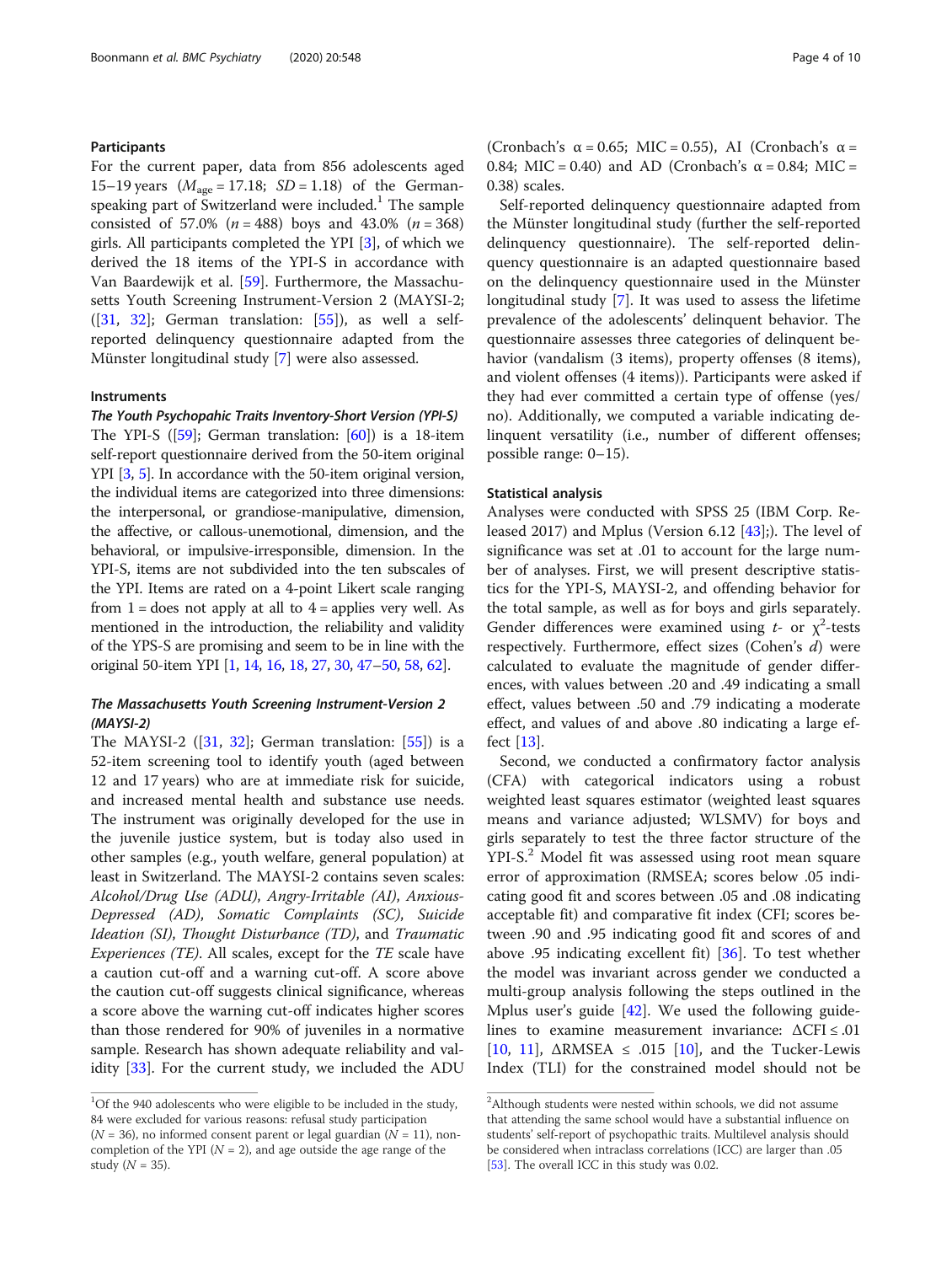lower than for the unconstrained model [[39\]](#page-9-0). However, we also reported  $\Delta \chi^2$  and its associated *p*-value.

Third, we calculated Cronbach's α, mean corrected item-to-total correlations (MCITC), and mean interitem correlations (MIC). Cronbach's α between .60 and .69 are considered marginal, between .70 and .79 acceptable, between .80 and .89 good, and .90 and higher are considered excellent [\[6](#page-8-0)]. The MCITC should be higher than .30 [[45\]](#page-9-0) and the MIC should be between .15 and .50 [[12\]](#page-8-0).

Fourth and finally, we calculated zero-order correlations between the YPI-S, the MAYSI-2 and offending behavior, followed by partial correlations controlling for the YPI-S dimensions, since they were correlated. Fisher's Z was used to test if correlation coefficients differed between boys and girls. To interpret the magnitude of the correlation coefficients, we followed Cohen's [[13](#page-8-0)] benchmark of a small  $(r = .10)$ , medium  $(r = .30)$  and large  $(r = .50)$  effect.

# Results

In Table 1, mean scores of the YPI-S, the MAYSI-2, and lifetime prevalence rates of self-reported delinquent behavior are presented for the total sample, as well as for boys and girls separately. Two third of the total sample reported at least one offense, and one in four students at least one violent offense.

Boys reported more GM and CU traits than girls. Boys also had more alcohol and drug use problems, but fewer angry-irritable and anxious-depressed problems than girls. Finally, the prevalence of self-reported offending behavior was higher in boys than in girls.

Results of the CFA indicated an acceptable fit for both boys and girls. The RMSEA and CFI were 0.07 (90% CI: 0.06–0.08) and 0.92 for boys  $(\chi^2 \mid df = 132, n = 488)$  = 437.28,  $p < 0.001$ ;  $\chi^2/df = 3.31$ ), and 0.06 (90% CI: 0.06– 0.07) and 0.90 for girls  $(\chi^2[df = 132, n = 368] = 331.19,$  $p < 0.001$ ;  $\chi^2/df = 2.51$ ). The standardized and unstandardized factor loadings of the items for boys and girls can be found in Table [2.](#page-5-0)

Next, MI across gender was tested (Table [3](#page-5-0)). The configural model (no constraints included) had an acceptable fit  $(\chi^2[df = 264, n = 856] = 757.72, p < 0.001; \chi^2(df = 0.001)$ 2.87). Metric invariance (factor loadings are constrained to be equal across gender) and scalar invariance (loadings and thresholds constrained to be equal across gender) can be assumed based on the CFI, TLI, and RMSEA, although the  $\Delta \chi^2$  is significant. However, modification indices for the scalar invariance model indicated that the model fit could further be improved if the thresholds for item 1 (I have probably skipped school or work more than other people.) and item 8 (I have talents that go far beyond other people's.) were allowed to vary across gender. Strict invariance (item residual variances constrained to be equal across gender) can also be assumed based on the CFI, TLI, and RMSEA.

In general, Cronbach's αs for the total score and the GM dimension were good, acceptable for the CU dimension, and marginal for the II dimension (Table [4\)](#page-5-0). All mean corrected item-to-total correlation (MCITC) values were above the recommended cut off of .30, indicating that excluding items for the total score or one of the three dimensions did not improve the α. Finally, all mean inter-item correlation (MIC) values were between

**Table 1** Descriptive statistics for the total sample and differences between boys and girls

|                        | Total sample<br>$(n = 856)$ | <b>Boys</b><br>$(n = 488)$ | Girls<br>$(n = 368)$ |                    |           |
|------------------------|-----------------------------|----------------------------|----------------------|--------------------|-----------|
|                        |                             | M(SD)                      |                      | $t$ ; $p$          | Cohen's d |
| YPI-S GM               | 11.08 (3.68)                | 11.90 (3.78)               | 9.99 (3.24)          | $7.91 \times .001$ | 0.54      |
| YPI-S CU               | 10.58 (3.44)                | 11.51(3.45)                | 9.34(3.00)           | 9.76 < .001        | 0.67      |
| YPI-S II               | 13.11 (3.09)                | 13.15 (3.05)               | 13.06 (3.15)         | 0.41; .684         | 0.03      |
| YPI-S Total            | 34.73 (7.85)                | 36.51 (8.02)               | 32.36 (6.95)         | $8.06$ ; < .001    | 0.55      |
| MAYSI-2 ADU            | 1.77(2.17)                  | 2.22(2.31)                 | 1.17(1.79)           | 7.49<.001          | 0.51      |
| MAYSI-2 AI             | 2.46(2.23)                  | 2.22(2.12)                 | 2.79(2.34)           | $-3.66$ ; < .001   | $-0.26$   |
| MAYSI-2 AD             | 1.40(1.62)                  | 1.07(1.34)                 | 1.85(1.84)           | $-6.86$ ; < .001   | $-0.49$   |
| Delinquent versatility | 1.91(2.32)                  | 2.56(2.62)                 | 1.04(1.44)           | 10.09; < .001      | 0.69      |
|                        |                             | % (n)                      |                      | $x^2$ ; $p$        | OR        |
| Any offense            | 66.6 (570)                  | 76.8 (375)                 | 53.0 (195)           | $53.66$ ; < .001   | 0.34      |
| Vandalism              | 30.5 (261)                  | 41.2 (201)                 | 16.3(60)             | 61.30; < .001      | 0.28      |
| Property offense       | 54.9 (470)                  | 61.3 (299)                 | 46.5 (171)           | 18.57; < .001      | 0.55      |
| Violent offense        | 26.4 (226)                  | 36.7 (179)                 | 12.8(47)             | 61.72; < .001      | 0.25      |

Notes. YPI-S Youth Psychopathic Traits Inventory-Short Version, GM Grandiose-Manipulative, CU Callous-Unemotional, II Impulsive-Irresponsible, MAYSI-2 Massachusetts Youth Screening Instrument-Version 2, ADU Alcohol/Drug Use, AI Angry-Irritable, AD Anxious-Depressed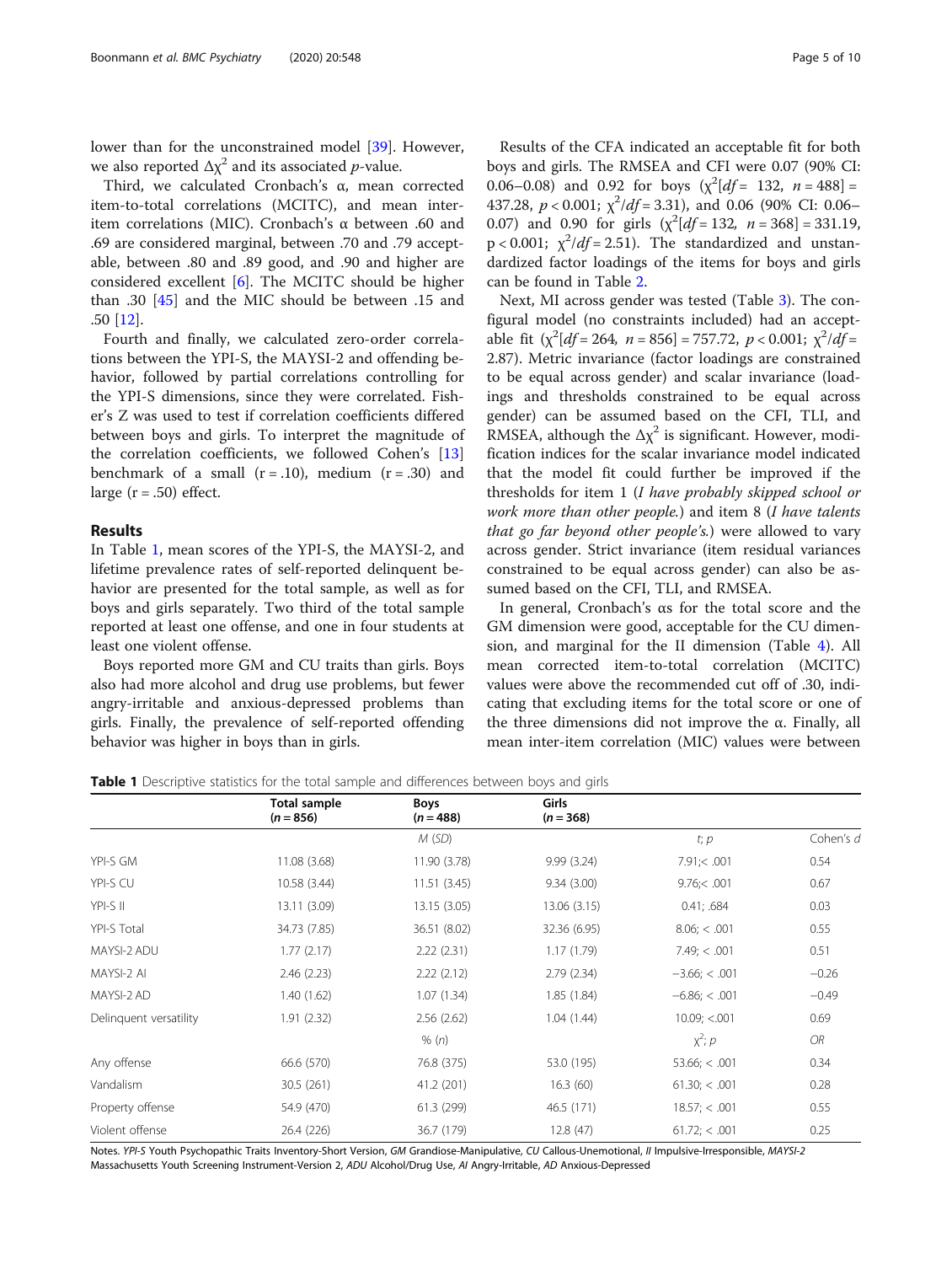13 0.58 0.65 0.10 0.62 0.67 0.13 Notes. All standardized factor loadings were statistically significant ( $p < .001$ )

2 0.46 0.48 0.09 0.47 0.46 0.10 7 0.53 0.56 0.10 0.62 0.68 0.12 11 0.53 0.57 0.10 0.48 0.47 0.09 12 0.69 0.86 0.13 0.64 0.72 0.13

.18 and .42, which is within the recommended range of .15 and .50.

At the zero-order level, we generally found small to medium positive correlations among the YPI-S and MHP in the total sample, as well as in boys and girls separately (Table [5\)](#page-6-0). We found no relationship between CU traits and alcohol and drug use problems in boys and girls, and between GM and CU traits, and anxiousdepressed problems in the total sample and in boys. At the partial correlation level, GM and II traits remained significantly related to alcohol and drug use problems, and II traits remained correlated with angry-irritability

Table 3 Summary of goodness-of-fit statistics for gender invariance models

| Model                 | $\Delta \chi^2$ (df) $^a$ | <b>CFI</b> | TLI   | <b>RMSEA</b> |
|-----------------------|---------------------------|------------|-------|--------------|
| Configural invariance |                           | 0.915      | 0.902 | 0.066        |
| Metric invariance     | 46.42 $(15)*$             | 0.911      | 0.903 | 0.066        |
| Scalar invariance     | 100.80 (33)*              | 0.905      | 0.907 | 0.064        |
| Strict invariance     | $91.61(18)*$              | 0.896      | 0.904 | 0.065        |

Notes.<sup>a</sup> Test for difference testing using the DIFFTEST option in MPlus; CFI Comparative Fit Index, TLI Tucker-Lewis Index, RMSEA Root-Mean-Square Error of Approximation; \* p < .001

Table 4 Internal consistency of the YPI-S scores in the total sample and in boys and girls

|       |                |              |         |      |                         | Total sample $(n = 856)$ Boys $(n = 488)$ Girls $(n = 368)$ |             |     |  |  |
|-------|----------------|--------------|---------|------|-------------------------|-------------------------------------------------------------|-------------|-----|--|--|
|       | α              | <b>MCITC</b> | MIC     |      | α MCITC MIC α MCITC MIC |                                                             |             |     |  |  |
| GМ    | .80            | .55          |         |      | .40 .81 .57 .42 .74 .48 |                                                             |             | .32 |  |  |
| CU    | .73            | .46          |         |      | 31 71 45 29 68 41       |                                                             |             | .26 |  |  |
|       | $\parallel$ 67 | .40          |         |      | .26 .67 .40 .26 .68 .41 |                                                             |             | .26 |  |  |
| Total | .83            | .42          | $.21 -$ | - 83 |                         |                                                             | 43 22 79 37 | .18 |  |  |

Notes. GM Grandiose-Manipulative, CU Callous-Unemotional, II Impulsive-Irresponsible, MCITC Mean corrected item-to-total correlation, MIC Mean inter-item correlation

and anxious-depressed problems. Remarkably, in girls, GM traits additionally remained associated with both angry-irritability and anxious-depressed problems, and CU traits with angry-irritability problems. Fisher z scores showed gender differences for the YPI-S total score and GM traits, and angry-irritability and anxious-depressed problems, with girls showing stronger correlations than boys. In addition, the relationship between CU traits and angry-irritability problems at the zero-order level was also stronger in girls.

In Table [6](#page-6-0), the relation between the YPI-S and selfreported delinquency is presented. At the zero-order level, generally small to medium associations were generally found. Non-significant results were found for CU traits and all offense variables in girls, as well as for CU traits and property offenses in boys. At the partial correlation level, in the total sample as well as in boys, GM and II generally remained related. However, regarding violent offending, although CU traits remained correlated, GM and II traits did not. In girls, overall, only II traits remained related with offending behavior. Fisher z scores found stronger correlations for II traits and delinquent versatility at the partial correlation level in girls than in boys. In addition, the relationship between GM and versatility at the zero-order level in boys was stronger compared to girls.

# **Discussion**

The aim of the current paper was to examine the psychometric properties of the German version of the YPI-S, in order to establish the reliability and validity of the instrument. In line with our expectations, we were able to replicate the three-factor structure and found marginal to good internal consistency for the total score and the three dimensions. Furthermore, we found positive small to medium correlations with both internalizing and externalizing MHP, substance abuse problems, and offending behavior. Hence, it can be concluded that the German version of the YPI-S seems to be a reliable and valid screening instrument for psychopathic traits for both boys and girls in the general population in the German-speaking part of Switzerland.

boys and girls

Grandiose-Manipulative

Callous-Unemotional

Impulsive-Irresponsible

<span id="page-5-0"></span>Table 2 Standardized and unstandardized factor loadings for

Item β B SE β B SE

5 0.67 0.76 0.08 0.65 0.71 0.12 8 0.68 0.78 0.09 0.51 0.49 0.09 9 0.77 1.00 0.10 0.80 1.12 0.19 14 0.75 0.96 0.11 0.68 0.77 0.12 16 0.60 0.62 0.07 0.49 0.46 0.09

6 0.40 0.40 0.08 0.55 0.70 0.16 10 0.68 0.86 0.13 0.66 0.95 0.17 15 0.52 0.56 0.09 0.45 0.54 0.13 17 0.72 0.96 0.15 0.73 1.15 0.23 18 0.61 0.71 0.11 0.63 0.88 0.16

Boys Girls

4 0.77 1.00 0.77 1.00

3 0.74 1.00 0.68 1.00

1 0.74 1.00 0.76 1.00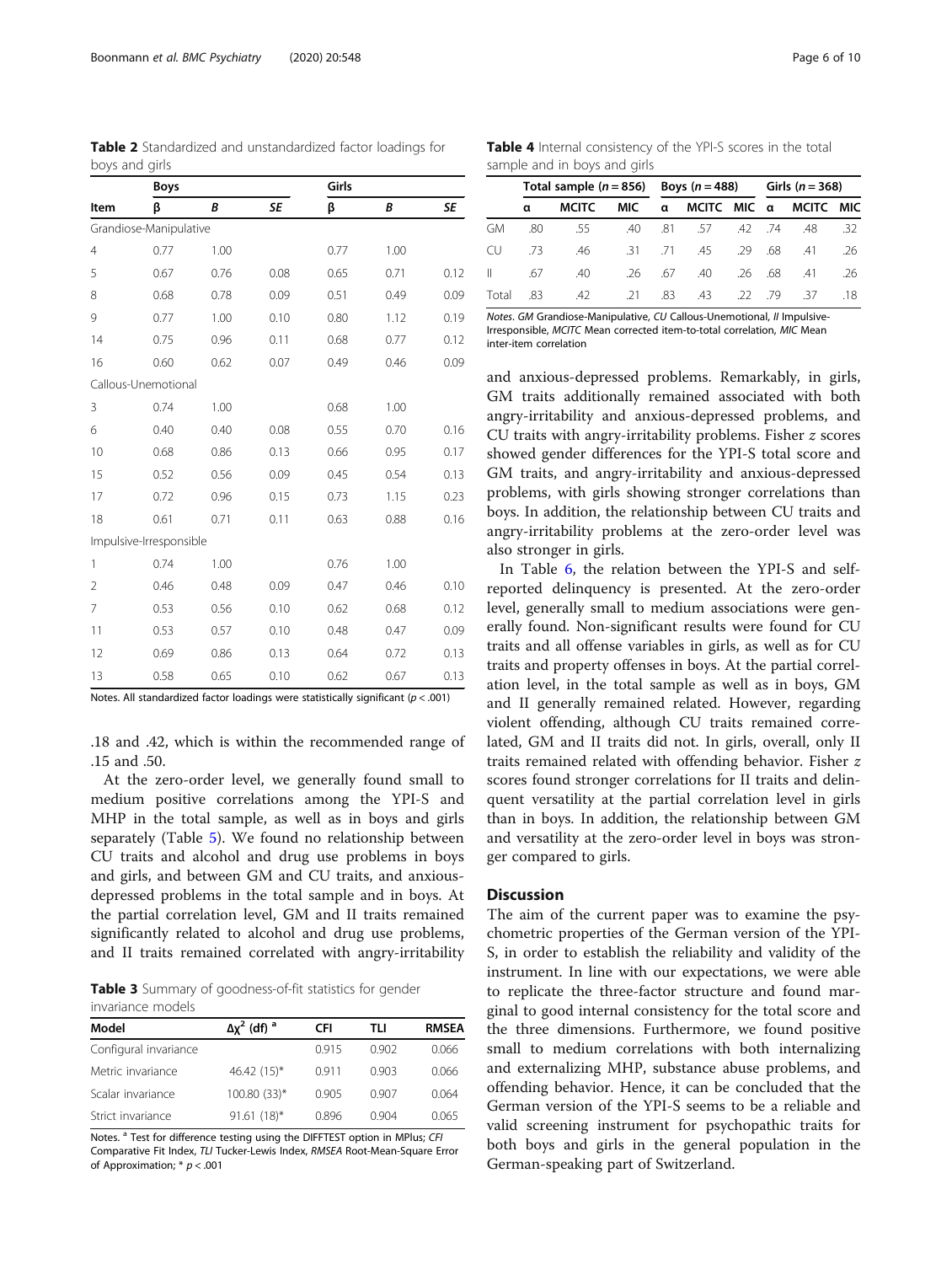<span id="page-6-0"></span>

| <b>Table 5</b> Bivariate and partial correlations between YPI-S scores and MAYSI-2 subscales in the total sample and differences between |  |  |  |  |
|------------------------------------------------------------------------------------------------------------------------------------------|--|--|--|--|
| boys and girls                                                                                                                           |  |  |  |  |

|                |                        |                 | Total sample $(n = 856)$ |           |          | Boys ( $n = 488$ ) |          |         |           | Girls ( $n = 368$ ) |          |          |                          | z-score    |                     |         |         |  |
|----------------|------------------------|-----------------|--------------------------|-----------|----------|--------------------|----------|---------|-----------|---------------------|----------|----------|--------------------------|------------|---------------------|---------|---------|--|
|                | Type of<br>correlation | <b>Total GM</b> |                          | <b>CU</b> | Ш        | Total GM           |          | CU      | <b>II</b> | Total               | GM       | CU.      | H                        | Total      | GM                  | CU      | Ш       |  |
| MAYSI-2<br>ADU | Zero-order             | $31***$         | $79***$                  | $.15***$  | $29***$  | $24***$            | $.22***$ | .08     | $.27***$  | $.31***$            | $.28***$ | .06      | $.33***$                 | $-1.09$    | $-0.92$             | 0.29    | $-0.95$ |  |
|                | Partial                |                 | $.17***$                 | .01       | $19***$  |                    | $11*$    | $-04$   | $20***$   |                     |          |          | $.17***$ $-.06$ $.25***$ |            | $-0.88$             | 0.15    | $-0.76$ |  |
| MAYSI-2 AI     | Zero-order             | $34**$          | $74***$                  | $-18**$   | $.40**$  | $.31***$           | $21***$  | $17***$ | $.36***$  | $51***$             | $.38***$ | $.31***$ | $.46***$                 | $-3.50***$ | $-2.70***$ $-2.15*$ |         | $-1.74$ |  |
|                | Partial                |                 | .05                      | .05       | $.33***$ |                    | .02      | .06     | $.29***$  |                     | $.19***$ | $.18***$ | $32**$                   |            | $-2.49**$           | $-1.76$ | $-0.48$ |  |
| MAYSI-2 AD     | 7ero-order             | $15***$         | $.09***$                 | .01       | $.26***$ | $.13***$           | .07      | .03     | $.22***$  | $.35***$            | $.28***$ | $.16***$ | $32**$                   | $-3.39***$ | $-3.14***$          | $-1.90$ | $-1.56$ |  |
|                | Partial                |                 | .00                      | $-.06$    | $.24***$ |                    | $-.04$   | $-.02$  | $22**$    |                     | $.16***$ | .06      | $.21***$                 |            | $-2.91**$           | $-1.16$ | 0.15    |  |

Notes. GM Grandiose-Manipulative, CU Callous-Unemotional, II Impulsive-Irresponsible, ADU Alcohol/Drug Use, AI Angry-Irritable, AD Anxious-Depressed; \*\*  $< 0.01$ ; \*\*\*  $< 0.001$ 

Our results are generally in line with the results of previous YPI-S studies: other researchers also found higher psychopathic trait scores in boys than in girls, except for the II dimension [\[18](#page-8-0), [27](#page-8-0), [49](#page-9-0)]. Given the MI in the current study, the results of boys and girls may be compared and girls actually seem to have lower scores on psychopathic traits (except for II) as measured with the YPI-S than boys. Furthermore, the previously described three-factor structure ([[1,](#page-8-0) [16](#page-8-0), [18](#page-8-0), [27,](#page-8-0) [30](#page-8-0), [47,](#page-9-0) [48](#page-9-0)]; Pechorro, da Silva, et al., 2017; Pechorro, Gonçalves, et al.,  $2017$   $[59]$ ;), and generally marginal to good internal consistency [[16,](#page-8-0) [18](#page-8-0), [27](#page-8-0), [47](#page-9-0)–[50,](#page-9-0) [59](#page-9-0)] were found. Results regarding the concurrent validity were less consistent. Although our results generally pointed to the same direction as Vahl et al. [[58\]](#page-9-0), who also used the MAYSI-2, we were not able to find a correlation between CU traits and alcohol and drug use problems, and GM and CU traits and angry-irritable problems. These differences could possibly be explained by the difference in study sample, i.e. general population versus detainees.

Furthermore, regarding the relationship between the YPI-S and external MHP as measured with instruments other than the MAYSI-2, we also generally found similar results [\[16,](#page-8-0) [18](#page-8-0), [30,](#page-8-0) [48](#page-9-0), [50,](#page-9-0) [58](#page-9-0)], although the role of II compared to GM and CU was more pronounced in our study (similar to  $[18]$  $[18]$ ). In line with other studies  $[30, 10]$  $[30, 10]$  $[30, 10]$ [48](#page-9-0)–[50](#page-9-0)], the YPI-S (especially the GM and II dimension) was related to alcohol and drug use problems. Concerning internalizing MHP, some studies were consistent with our results [\[58](#page-9-0)], whereas other studies found no correlation [[48](#page-9-0)] or mixed results (often a positive relationship between II and internalizing MHP and a negative relationship between GM and CU and internalizing MHP [\[16,](#page-8-0) [18,](#page-8-0) [30,](#page-8-0) [50\]](#page-9-0). Finally, concerning antisocial/delinquent behavior, our results generally corresponded with the results from previous studies [[16](#page-8-0), [30](#page-8-0)].

In addition to comparing the German version of YPI-S with the YPI-S in other languages, it is also important to compare the German version of YPI-S with the German version of YPI. Compared to the 50-item YPI, the YPI-S

Table 6 Bivariate and partial correlations between YPI-S scores and self-reported delinquency in the total sample and differences between boys and girls

|                                   | Type of correlation | Total sample $(n = 856)$ |        |        | Boys (n = 488) |          |        |        | Girls ( $n = 368$ ) |        |              |             | z-score |              |         |           |               |
|-----------------------------------|---------------------|--------------------------|--------|--------|----------------|----------|--------|--------|---------------------|--------|--------------|-------------|---------|--------------|---------|-----------|---------------|
|                                   |                     | Total GM CU              |        |        | Ш              | Total GM |        | CU     | $\mathbf{I}$        | Total  | <b>GM CU</b> |             | Ш       | <b>Total</b> | GМ      | <b>CU</b> | - 11          |
| Any offense                       | Zero-order          | $.31*$                   | $.26*$ | $.18*$ | $.29*$         | $.26*$   | $.21*$ | $17*$  | $.24*$              | $.28*$ | $.22*$       | .04         | $.36*$  | $-0.31$      | $-0.15$ | 1.90      | $-1.91$       |
|                                   | Partial             |                          | $.13*$ | .06    | $.19*$         |          | .08    | .08    | $.15*$              |        | .10          | $-.08$      | $.30*$  |              | $-0.29$ | 2.31      | $-2.29$       |
| Delinguent versatility Zero-order |                     | $.43*$                   | $.40*$ | $.27*$ | $.31*$         | $.40*$   | $.40*$ | $.22*$ | $.31*$              | $.34*$ | $.24*$       | .11         | $.39*$  | 1.0          | $2.58*$ | 1.63      | $-1.32$       |
|                                   | Partial             |                          | $.26*$ | $.11*$ | $.15*$         |          | $.26*$ | .04    | $.15*$              |        | .10          | $-.02$ .33* |         |              | 2.39    |           | $0.87 -2.77*$ |
| Vandalism                         | Zero-order          | $.29*$                   | $.27*$ | $.18*$ | $.22*$         | $.24*$   | $.23*$ | $.13*$ | $.19*$              | $.23*$ | $.18*$       | .06         | $.29*$  | 0.15         | 0.75    | 1.02      | $-1.53$       |
|                                   | Partial             |                          | $.16*$ | .06    | $.11*$         |          | $.14*$ | .08    | .10                 |        | .07          | $-.04$      | $.24*$  |              | 1.02    |           | $1.73 - 2.08$ |
| Property offense                  | Zero-order          | $.27*$                   | $.25*$ | $.10*$ | $.28*$         | $.25*$   | $.24*$ | .11    | $.24*$              | $.25*$ | $.21*$       | $-.01$ .34* |         | 0.0          | 0.46    | 1.45      | $-1.58$       |
|                                   | Partial             |                          | $.15*$ | $-.02$ | $.19*$         |          | $.13*$ | $-.01$ | $.15*$              |        | .10          | $-.13$ .29* |         |              | 0.44    |           | $1.74 -2.13$  |
| Violent offense                   | Zero-order          | $.30*$                   | $.25*$ | $.25*$ | $.18*$         | $.26*$   | $.23*$ | $.21*$ | $.17*$              | $.21*$ | .12          | .12         | $.23*$  | 0.76         | .64     | 1.34      | $-0.90$       |
|                                   | Partial             |                          | $12*$  | $.16*$ | .07            |          | .12    | $.12*$ | .05                 |        | .00          | .07         | $.19*$  |              | 1.74    | 0.73      | $-2.05$       |

Notes. GM Grandiose-Manipulative, CU Callous-Unemotional, II Impulsive-Irresponsible; \* < .01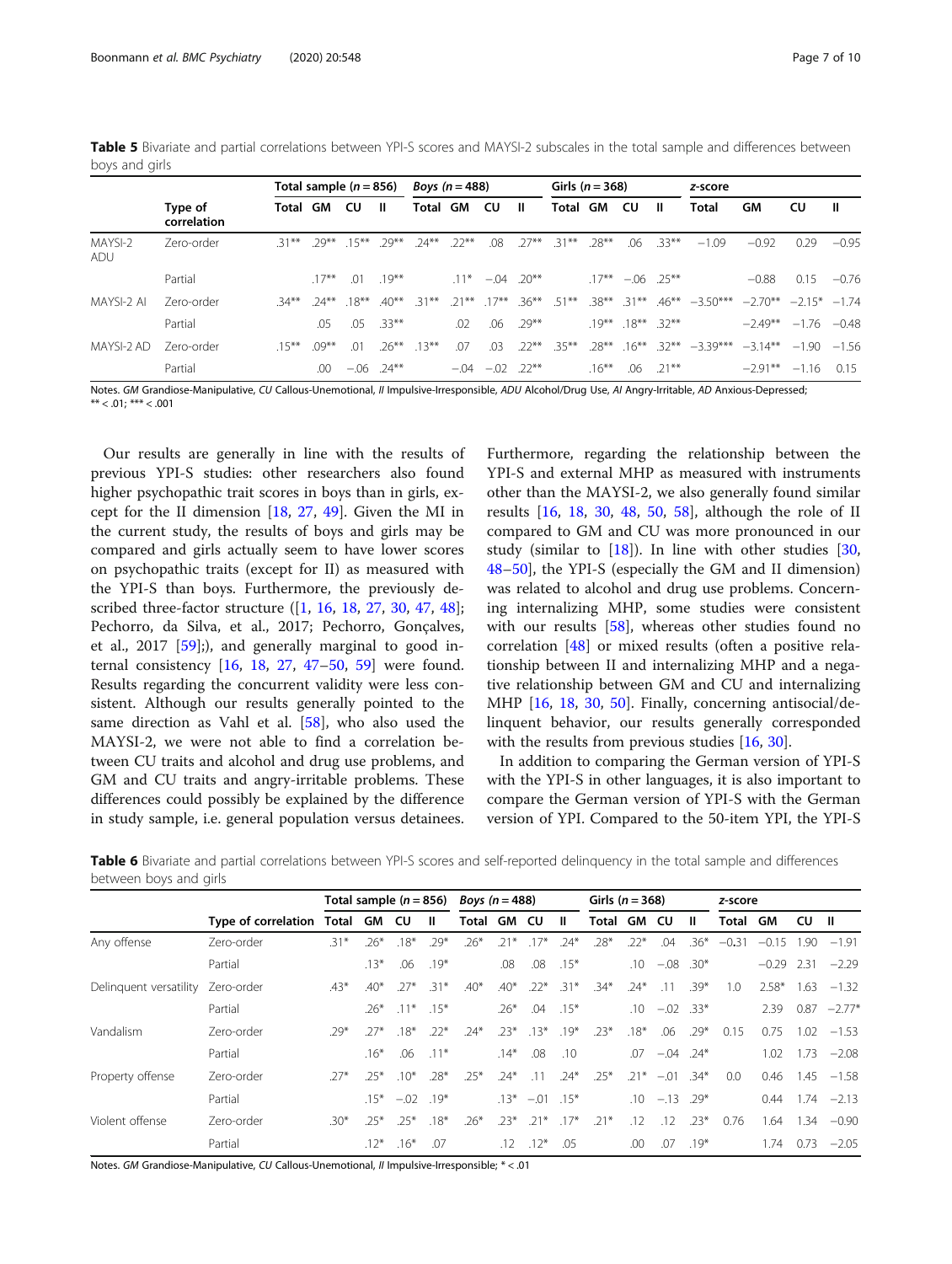had a weaker internal consistency. In addition, unlike in the YPI-S, boys and girls did not only differ on the GM and CU dimension, but also on the II dimension. Finally, the relationship between the YPI and self-reported delinquency was even more evident than in the YPI-S [[57\]](#page-9-0).

Furthermore, psychopathic traits (i.e. total score and dimension scores) seem to have a stronger link with internalizing problems in girls than in boys. Our results showed significantly stronger relationships between the YPI-S total score and GM traits, and anxious-depressed problems in girls than in boys. These results are in contrast with previous results regarding the YPI-S in general population samples with direct comparison between boys and girls (i.e., no gender differences between psychopathic traits and emotional problems [[18](#page-8-0)] and a negative relationship between GM traits and social anxiety in girls, but not in boys [[49\]](#page-9-0). With regard to offending samples using the YPI-S and looking into its relationship with internalizing MHP, only the study of Gillen et al. [[30](#page-8-0)] included both boys and girls. However, they only presented results for the total group and did not differentiate by gender. As results are mixed, we feel that more attention should be paid to the relationship between psychopathic traits and internalizing mental problems, especially with the information regarding the higher levels of victimization in female juvenile offenders compared to male juvenile offenders from the previous paragraph [[46\]](#page-9-0) in mind. Therefore, it is important not to overlook internalizing MHP when assessing psychopathic traits, especially in girls.

# Limitations

The results of the current psychometric paper should be seen in the light of some limitations. First, our results are based on a study using the 50-item YPI. For the current paper, we extracted the 18 items of the YPI-S and conducted the analyses. However, our results might be influenced because of the relative lengthiness of the original YPI. Therefore, results should be replicated in another study using the YPI-S, instead of extracting the 18 items from the original YPI. Second, our results are based on self-report measures (YPI-S, MAYSI-2, selfreported delinquency questionnaire). This may have biased our results, for example, socially desirable or manipulative answers on the YPI, underreporting of externalizing MHP on the MAYSI-2, overreporting of statusenhancing offenses (property offenses) and underreporting of status-decreasing offenses or shared method variance, which could inflate relationships. Finally, unfortunately we were not able to validated the YPI-S with a golden standard instrument for psychopathy, such as the PCL:YV [\[26\]](#page-8-0). Future validation studies with the YPI-S in German-speaking countries could take this into account.

### Implications

Our results suggest that the German version of the YPI-S seems to be a reliable and valid screening instrument for psychopathic traits in both boys and girls from the general population in the German-speaking part of Switzerland. However, when assessing psychopathic traits, it is important to also pay attention to internalizing MHP, especially in girls. Finally, future studies need to replicate our results using the YPI-S, instead of deriving the items from the original 50 item version, and in other German-speaking countries (i.e., Germany and Austria). In addition, more research regarding gender differences is warranted.

# **Conclusions**

Our results suggest that the German version of the YPI-S is a reliable and valid screening instrument for psychopathic traits in both boys and girls from the general population in the German-speaking part of Switzerland.

#### Abbreviations

ADU: Alcohol/Drug Use; AI: Angry-Irritable; AD: Anxious-Depressed; CU: Callous-Unemotional; CFI: Comparative Fit Index; CFA: Confirmatory Factor Analysis; GM: Grandiose-Manipulative; II: Impulsive-Irresponsible; MAYSI-2: Massachusetts Youth Screening Instrument-Version-2; MCITC: Mean Corrected Item-to-Total Correlations; MIC: Mean Inter-item Correlations; MHP: Mental Health Problems; RMSEA: Root Mean Square Error of Approximation; SC: Somatic Complaints; SI: Suicide Ideation; TD: Thought Disturbance; TE: Traumatic Experiences; TLI: Tucker-Lewis Index; YPI: Youth Psychopathic traits Inventory; YPI-S: Youth Psychopathic traits Inventory-Short Version

#### Acknowledgements

Not applicable

#### Authors' contributions

CB, TP, MS, JF, EJ and KS contributed to the manuscript conception and design. Data collection was performed by TP and MS. Material preparation and analysis were performed by TP. CB and TP wrote the first draft of the manuscript. MS, JF, EJ and KS commented on previous versions of the manuscript. CB, TP, MS, JF, EJ and KS read and approved the final manuscript.

#### Funding

The authors received no specific funding for this work.

#### Availability of data and materials

The data that support the findings of this study are available from the corresponding author upon request.

# Ethics approval and consent to participate

All procedures performed in studies involving human participants were in accordance with the ethical standards of the institutional and/or national research committee and with the 1964 Helsinki declaration and its later amendments or comparable ethical standards. Written informed consent was obtained from all individual participants (and their legal guardians when underage) included in the study. The study was approved by the Ethics Committee of the Cantons of Basel-Stadt and Basel-Landschaft.

#### Consent for publication

Not applicable.

#### Competing interests

The abstract of this study has also been submitted and accepted for presentation at the 7th Congress of the European Association for Forensic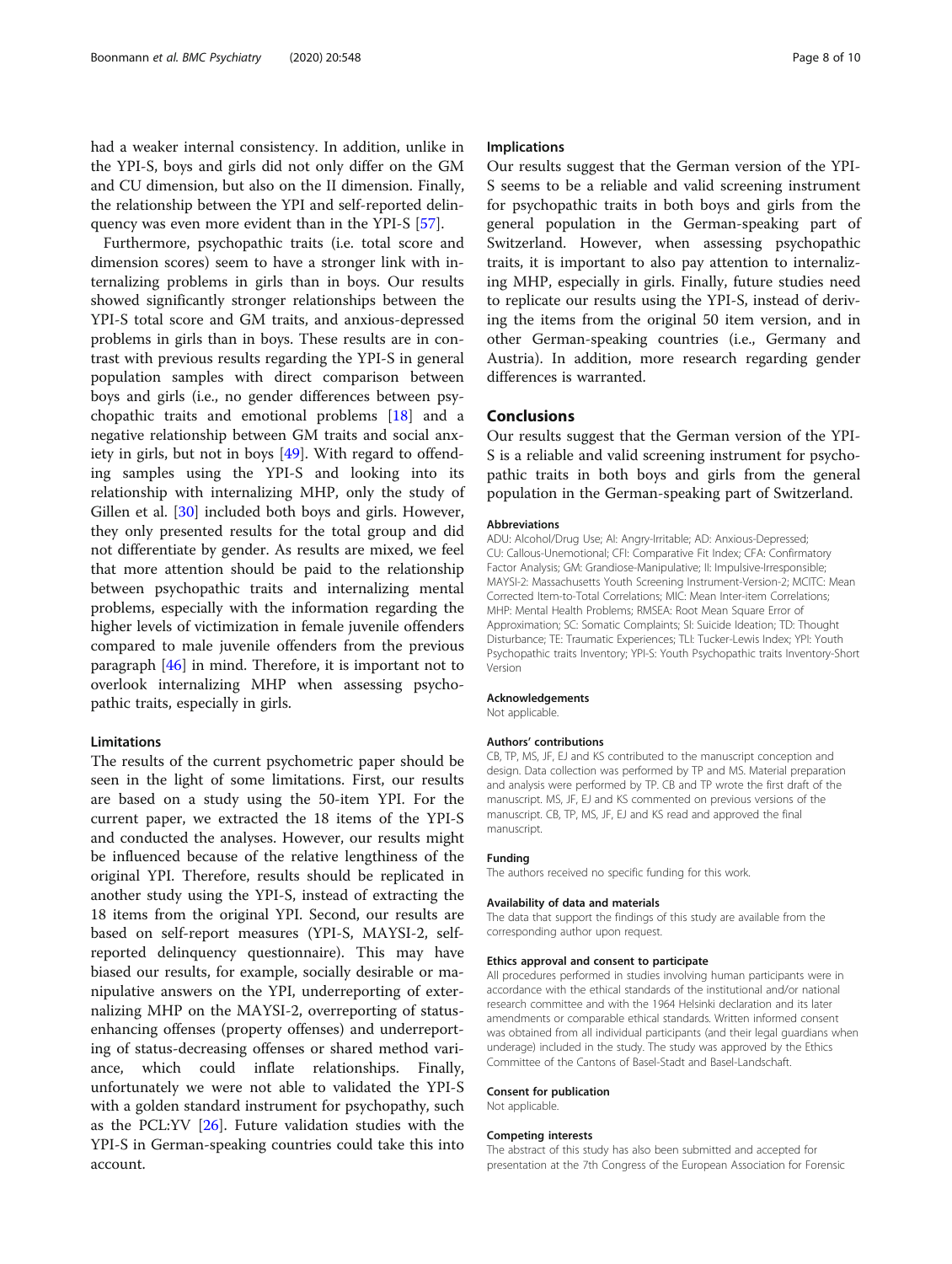<span id="page-8-0"></span>Child & Adolescent Psychiatry, Psychology & other involved professions (EFCAP), which was originally supposed to take place in 2020, but is currently postponed to 2022.

#### Author details

<sup>1</sup>Child and Adolescent Psychiatric Research Department, Psychiatric University Hospitals, University of Basel, Wilhelm Klein-Strasse 27, 4002 Basel, Switzerland. <sup>2</sup>Department of Forensic Child and Adolescent Psychiatry, Psychiatric University Hospitals, University of Basel, Basel, Switzerland. <sup>3</sup>Child and Adolescent Psychiatric University Hospital, University of Ulm, Ulm, Germany. <sup>4</sup>Clinical Psychology and Behavioral Neuroscience, Dresden University of Technology, Dresden, Germany.

#### Received: 11 March 2020 Accepted: 7 November 2020 Published online: 23 November 2020

#### References

- Adjorlolo S, Watt BD. Factorial and convergent validity of the youth psychopathic traits inventory-short version in Ghana. Int J Psychol. 2019; 54(3):388–96. [https://doi.org/10.1002/ijop.12468.](https://doi.org/10.1002/ijop.12468)
- 2. American Psychiatric Association. Diagnostic and statistical manual of mental disorders (DSM-5®): American Psychiatric Pub; 2013.
- 3. Andershed H, Gustafson SB, Kerr M, Stattin H. The usefulness of selfreported psychopathy-like traits in the study of antisocial behaviour among non-referred adolescents. Eur J Personal. 2002a;16(5):383–402. [https://doi.](https://doi.org/10.1002/per.455) [org/10.1002/per.455.](https://doi.org/10.1002/per.455)
- 4. Andershed H, Hodgins S, Tengstrom A. Convergent validity of the youth psychopathic traits inventory (YPI): association with the psychopathy checklist: youth version (PCL:YV). Assessment. 2007;14(2):144–54. [https://doi.](https://doi.org/10.1177/1073191106298286) [org/10.1177/1073191106298286.](https://doi.org/10.1177/1073191106298286)
- 5. Andershed H, Kerr M, Stattin H, Levander S. Psychopathic traits in nonreferred youths: a new assessment tool. In: Blaauw E, Sheridan L, editors. Psychopaths: current international perspectives. The Hague: Elsevier; 2002b. p. 131–58.
- 6. Barker C, Pistrang N, Elliot R. Research methods in clinical and counselling psychology. Chichester: Wiley; 1994.
- 7. Boers K, Reinecke J. Delinquenz im Jugendalter: Erkenntnisse einer Münsteraner Längsschnittstudie. Münster: Waxmann Verlag; 2007.
- Campbell MA, Doucette NL, French S. Validity and stability of the youth psychopathic traits inventory in a nonforensic sample of young adults. J Pers Assess. 2009;91(6):584–92. [https://doi.org/10.1080/00223890903228679.](https://doi.org/10.1080/00223890903228679)
- 9. Cauffman E, Kimonis ER, Dmitrieva J, Monahan KC. A multimethod assessment of juvenile psychopathy: comparing the predictive utility of the PCL:YV, YPI, and NEO PRI. Psychol Assess. 2009;21(4):528–42. [https://doi.org/](https://doi.org/10.1037/a0017367) [10.1037/a0017367.](https://doi.org/10.1037/a0017367)
- 10. Chen FF. Sensitivity of goodness of fit indexes to lack of measurement invariance. Struct Equation Model Multidisciplinary J. 2007;14(3):464–504. [https://doi.org/10.1080/10705510701301834.](https://doi.org/10.1080/10705510701301834)
- 11. Cheung GW, Rensvold RB. The effects of model parsimony and sampling error on the fit of structural equation models. Organ Res Methods. 2001;4(3): 236–64. <https://doi.org/10.1177/109442810143004>.
- 12. Clark LA, Watson D. Constructing validity: basic issues in objective scale development. Psychol Assess. 1995;7(3):309–19. [https://doi.org/10.1037/](https://doi.org/10.1037/1040-3590.7.3.309) [1040-3590.7.3.309.](https://doi.org/10.1037/1040-3590.7.3.309)
- 13. Cohen J. Statistical power analysis for the behavioral sciences. 2nd ed. Hillsdale: Erlbaum; 1988.
- 14. Colins OF, Andershed H. The youth psychopathic traits inventory-short version in a general population sample of emerging adults. Psychol Assess. 2016;28(5):449–57. <https://doi.org/10.1037/pas0000189>.
- 15. Colins OF, Andershed H, Pardini DA. Psychopathic traits as predictors of future criminality, intimate partner aggression, and substance use in young adult men. Law Hum Behav. 2015;39(6):547–58. [https://doi.org/10.1037/](https://doi.org/10.1037/lhb0000148) [lhb0000148.](https://doi.org/10.1037/lhb0000148)
- 16. Colins OF, Bijttebier P, Broekaert E, Andershed H. Psychopathic-like traits among detained female adolescents: reliability and validity of the antisocial process screening device and the youth psychopathic traits inventory. Assessment. 2014;21(2):195–209.
- 17. Colins OF, Fanti KA, Salekin RT, Andershed H. Psychopathic personality in the general population: differences and similarities across gender. J Personal Disord. 2017;31(1):49–74. [https://doi.org/10.1521/pedi\\_2016\\_30\\_237](https://doi.org/10.1521/pedi_2016_30_237).
- 18. Colins OF, Noom M, Vanderplasschen W. Youth psychopathic traits inventory-short version: a further test of the internal consistency and criterion validity. J Psychopathol Behav Assess. 2012a;34(4):476–86. [https://](https://doi.org/10.1007/s10862-012-9299-0) [doi.org/10.1007/s10862-012-9299-0.](https://doi.org/10.1007/s10862-012-9299-0)
- 19. Colins OF, Van Damme L, Hendriks AM, Georgiou G. The DSM-5 with limited Prosocial emotions Specifier for conduct disorder: a systematic literature review. J Psychopathol Behav Assess. 2020;42(2):248–58. [https://doi.org/10.](https://doi.org/10.1007/s10862-020-09799-3) [1007/s10862-020-09799-3](https://doi.org/10.1007/s10862-020-09799-3).
- 20. Colins OF, Vermeiren R, De Bolle M, Broekaert E. Self-reported psychopathiclike traits as predictors of recidivism in detained male adolescents. Crim Justice Behav. 2012b;39(11):1421–35. [https://doi.org/10.1177/](https://doi.org/10.1177/0093854812456526) [0093854812456526](https://doi.org/10.1177/0093854812456526)
- 21. Cooke DJ, Michie C. Refining the construct of psychopathy: towards a hierarchical model. Psychol Assess. 2001;13(2):171–88. [https://doi.org/10.](https://doi.org/10.1037/1040-3590.13.2.171) [1037/1040-3590.13.2.171](https://doi.org/10.1037/1040-3590.13.2.171).
- 22. Declercq F, Markey S, Vandist K, Verhaeghe P. The youth psychopathic trait inventory: factor structure and antisocial behaviour in non-referred 12-17 year-olds. J Forensic Psychiatry Psychol. 2009;20(4):577–94. [https://doi.org/](https://doi.org/10.1080/14789940802651757) [10.1080/14789940802651757.](https://doi.org/10.1080/14789940802651757)
- 23. Dolan MC, Rennie CE. Psychopathy checklist: youth version and youth psychopathic trait inventory: a comparison study. Personal Individ Differ. 2006a;41(4):779–89. <https://doi.org/10.1016/j.paid.2006.03.021>.
- 24. Dolan MC, Rennie CE. Reliability, validity, and factor structure of the Swedish youth psychopathic trait inventory in a UK sample of conduct disordered boys. J Forensic Psychiatry Psychol. 2006b;17(2):217–29. [https://doi.org/10.](https://doi.org/10.1080/14789940500497784) [1080/14789940500497784.](https://doi.org/10.1080/14789940500497784)
- 25. Dolan MC, Rennie CE. The relationship between psychopathic traits measured by the youth psychopathic trait inventory and psychopathology in a UK sample of conduct disordered boys. J Adolesc. 2007;30(4):601–11. <https://doi.org/10.1016/j.adolescence.2006.07.002>.
- 26. Forth AE, Kosson DS, Hare RD. Hare psychopathy checklist: Youth version: Multi-Health Systems; 2003.
- 27. Fossati A, Somma A, Borroni S, Frera F, Maffei C, Andershed H. The factor structure and construct validity of the short version of the youth psychopathic traits inventory in two independent samples of nonreferred adolescents. Assessment. 2016;23(6):683–97. [https://doi.org/10.1177/](https://doi.org/10.1177/1073191115593628) [1073191115593628](https://doi.org/10.1177/1073191115593628).
- 28. Frick PJ, Hare RD. Antisocial process screening device: APSD: Multi-Health Systems Toronto; 2001.
- 29. Frick PJ, Ray JV, Thornton LC, Kahn RE. Can callous-unemotional traits enhance the understanding, diagnosis, and treatment of serious conduct problems in children and adolescents? A comprehensive review. Psychol Bull. 2014;140(1):1–57. <https://doi.org/10.1037/a0033076>.
- 30. Gillen CTA, MacDougall EAM, Forth AE, Barry CT, Salekin RT. Validity of the youth psychopathic traits inventory–short version in justice-involved and atrisk adolescents. Assessment. 2017;26(3):479–91.
- 31. Grisso, T., & Barnum, R. (2006). Massachusetts Youth Screening Instrumenten Version 2. User's Manual and Technical Report. 2006 Revised edition. Retrieved from Sarasota, FL:.
- 32. Grisso T, Barnum R, Fletcher KE, Cauffman E, Peuschold D. Massachusetts youth screening instrument for mental health needs of juvenile justice youths. J Am Acad Child Adolesc Psychiatry. 2001;40(5):541–8. [https://doi.](https://doi.org/10.1097/00004583-200105000-00013) [org/10.1097/00004583-200105000-00013](https://doi.org/10.1097/00004583-200105000-00013).
- 33. Grisso T, Fusco S, Paiva-Salisbury M, Perrauot R, Williams V, Barnum R. The Massachusetts youth screening instrument-version 2 (MAYSI-2): comprehensive research review. Worcester: University of Massachusetts Medical School; 2012.
- 34. Hawes SW, Mulvey EP, Schubert CA, Pardini DA. Structural coherence and temporal stability of psychopathic personality features during emerging adulthood. J Abnorm Psychol. 2014;123(3):623–33. [https://doi.org/10.1037/](https://doi.org/10.1037/a0037078) [a0037078.](https://doi.org/10.1037/a0037078)
- 35. Hillege S, Das J, de Ruiter C. The youth psychopathic traits inventory: psychometric properties and its relation to substance use and interpersonal style in a Dutch sample of non-referred adolescents. J Adolesc. 2010;33(1): 83–91. [https://doi.org/10.1016/j.adolescence.2009.05.006.](https://doi.org/10.1016/j.adolescence.2009.05.006)
- 36. Hu LT, Bentler PM. Cutoff Criteria for Fit Indexes in Covariance Structure Analysis: Conventional Criteria Versus New Alternatives. Struct Equ Modeling-a Multidiscip J. 1999;6(1):1-55. [https://doi.org/10.1080/](https://doi.org/10.1080/10705519909540118) [10705519909540118](https://doi.org/10.1080/10705519909540118).
- 37. Köhler D, Kuska SK, Hinrichs G, Schmeck K, Fegert JM. YPI. Youthpsychopathic-traits-inventory (deutsche version). In: Barkmann C, Schulte-